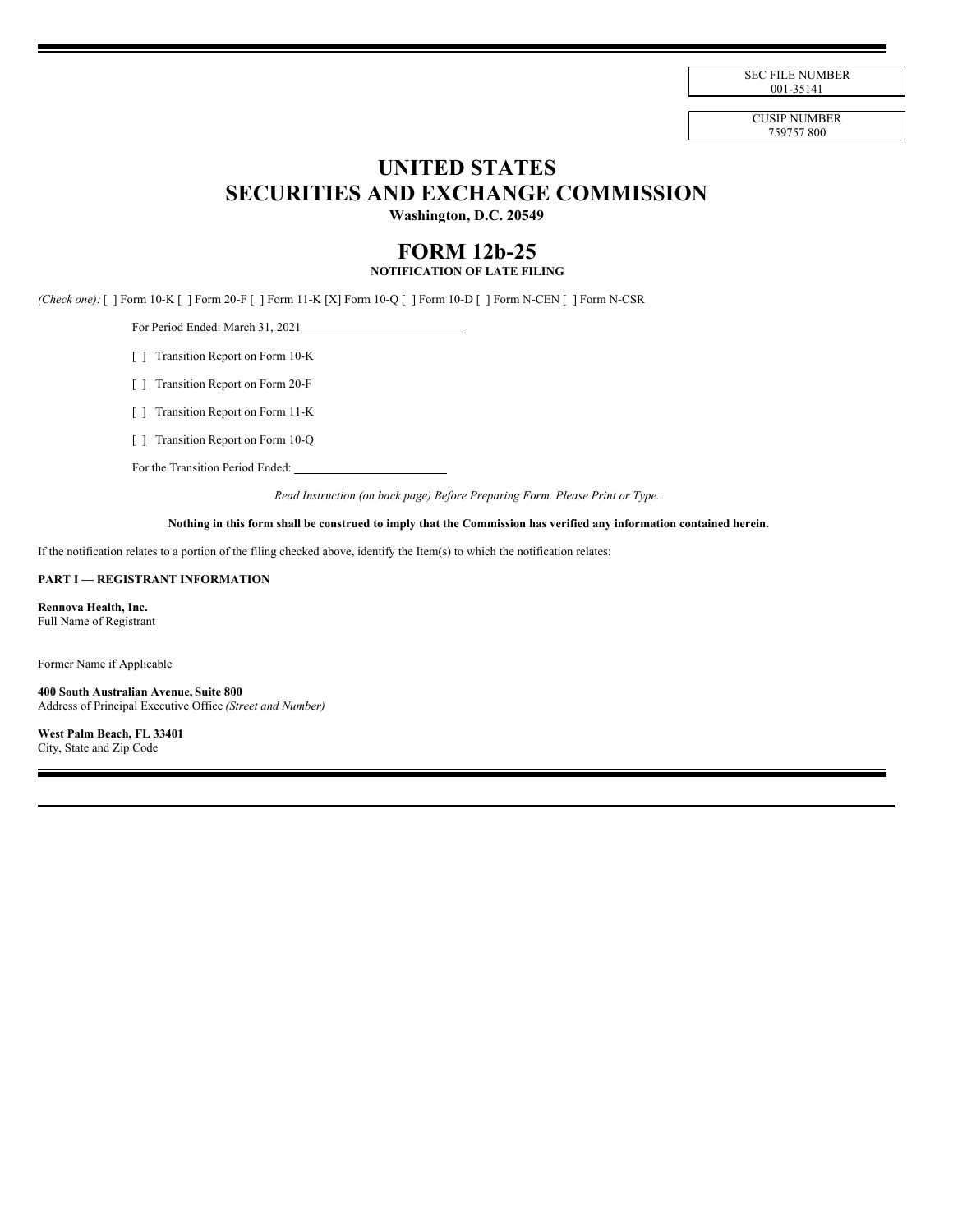### **PART II — RULES 12b-25(b) AND (c)**

If the subject report could not be filed without unreasonable effort or expense and the registrant seeks relief pursuant to Rule 12b-25(b), the following should be completed. (Check box if appropriate)

- (a) The reason described in reasonable detail in Part III of this form could not be eliminated without unreasonable effort or expense;
- [X] (b) The subject annual report, semi-annual report, transition report on Form 10-K, Form 20-F, Form 11-K, Form N-CEN or Form N-CSR, or portion thereof, will be filed on or before the fifteenth calendar day following the prescribed due date; or the subject quarterly report or transition report on Form 10-Q or subject distribution report on Form 10-D, or portion thereof, will be filed on or before the fifth calendar day following the prescribed due date; and
	- (c) The accountant's statement or other exhibit required by Rule 12b-25(c) has been attached if applicable.

#### **PART III — NARRATIVE**

State below in reasonable detail why Forms 10-K, 20-F, 11-K, 10-Q, 10-D, N-CEN, N-CSR, or the transition report or portion thereof, could not be filed within the prescribed time period.

The COVID-19 pandemic and the steps taken by governments to seek to reduce the spread of the virus continue to have a severe impact on the economy and the health care industry in particular. Our hospitals and the rest of our business continue to experience disruptions due to the pandemic. Rennova Health, Inc. (the "Company") will not be able to file its Quarterly Report on Form 10-Q for the quarter ended March 31, 2021 within the prescribed time period due to the additional time required by the Company and its auditors to complete their respective procedures in light of the circumstances related to the COVID-19 pandemic, which could not be eliminated without unreasonable effort or expense.

#### Persons who are to respond to the collection of information contained in this form are not required to respond unless the form displays a currently valid OMB control **number.**

(Attach extra Sheets if Needed)

## **PART IV — OTHER INFORMATION**

(1) Name and telephone number of person to contact in regard to this notification

| Seamus Lagan | 56'                   | 055<br>$\sim$ $\sim$<br>$2 - 1026$<br>ບຸ<br>. |
|--------------|-----------------------|-----------------------------------------------|
| [Name]       | : Area (<br>Code<br>. | relephone Number)                             |

(2) Have all other periodic reports required under Section 13 or 15(d) of the Securities Exchange Act of 1934 or Section 30 of the Investment Company Act of 1940 during the preceding 12 months or for such shorter period that the registrant was required to file such report(s) been filed? If answer is no, identify report(s).

 $Yes [X] No [ ]$ 

(3) Is it anticipated that any significant change in results of operations from the corresponding period for the last fiscal year will be reflected by the earnings statements to be included in the subject report or portion thereof?

Yes [ ] No [X]

If so, attach an explanation of the anticipated change, both narratively and quantitatively, and, if appropriate, state the reasons why a reasonable estimate of the results cannot be made.

 $\mathfrak{D}$